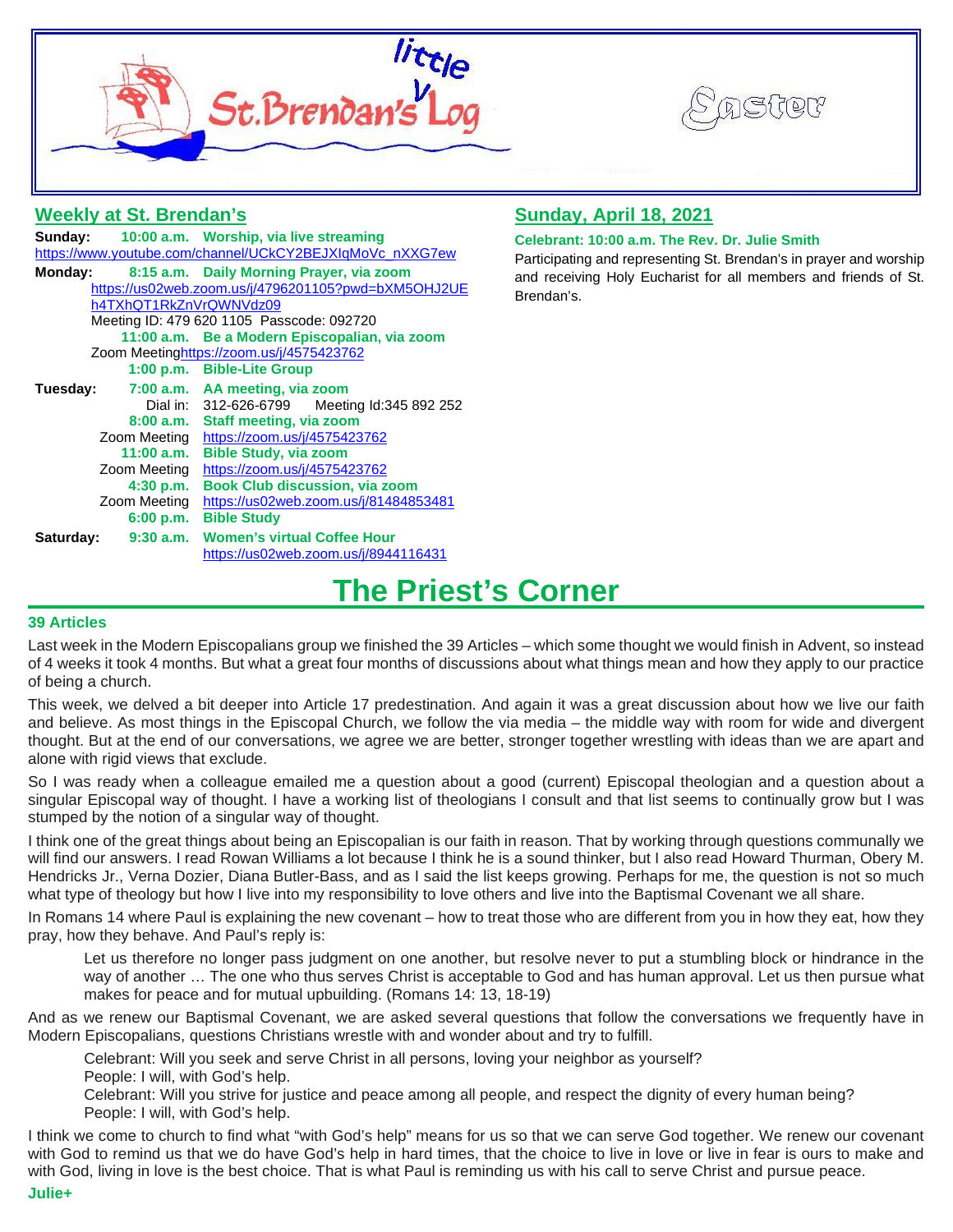

**Volunteers Needed!** Dan Moore is coordinating our Spring Clean-up and has scheduled it for **Thursday, April 22, at 9:00 a.m.** The Justice Ministry is already on board to help. Hoping for the Green Thumb Gang as well and anyone who likes to be outdoors. **Let's do this in recognition of Earth Day!** Rakes, shovels, gloves, tarps, wheelbarrows and your time and talent would be greatly appreciated. Saturday, April 24, will be saved for back up rain date. Contact Dan [daniel.moore@zoominternet.net](mailto:daniel.moore@zoominternet.net) for more information.



**Next Public Forum on Social Justice and Food Security.** Our next Public Forum is **Tuesday, April 20, at 7:00 p.m.** via Zoom. The topic is *Social Justice and Food Security*. Mitch Bassi, a long-time volunteer from the Greater Pittsburgh Food Bank, will be speaking on how the Food Bank bridges communities and resources in our region to help our neighbors in need overcome food insecurities and lead healthy, happy lives.

Because of the pandemic, individuals and families who never imagined asking for a helping hand have turned to the Food Bank for the first time. People most vulnerable to food insecurity, such as people of color, veterans, people with disabilities, seniors and children need our support more than ever to ensure they have a steady source of fresh and healthy food.

We will be raising funds to assist the Food Bank in helping our brothers and sisters in need during this very difficult time. If you would like to make an early donation, it's easy! Just go to [pittsburghfoodbank.org/stbrendans](http://pittsburghfoodbank.org/stbrendans) and you can make your donation right there. For every \$1.00 raised, the Food Bank is able to provide five meals to those in need. Our goal is \$5,000. When we reach our goal, the Food Bank will be able to provide 25,000 more meals!

To register, email Katie at [StBrendanskatie@gmail.com.](mailto:StBrendanskatie@gmail.com) For more information, visit [www.stbrendans.org.](http://www.stbrendans.org/) Hope to see you there!



**Adopt-a-Highway.** One of St. Brendan's oldest environmental ministries is back. After a year's hiatus due to the pandemic, the church's Adopt-a-Highway chapter will hold its next litter pickup on Saturday, May 1. Parishioners age 14 and up are invited to help clean the roadside at the Camp Horne Road interchange of I-279 in Ohio Township. Volunteers will meet at the church at 8:30 a.m., caravan to the site and finish by 10:45. Safety vests, work gloves, trash bags and bottled water will be provided. Anti-Covid protocols such as mask-wearing and social distancing will be followed. If you'd like to take part or need more info, please contact Tom Waseleski [\(twaseleski@comcast.net\)](mailto:twaseleski@comcast.net).

# **The Children's Corner**



# **Do you like puzzles?**

I think you know I do. If you check out the activities pages sent out with the bulletin and links for Sunday's Services, you know I like puzzles. We do a lot of crossword puzzles at our house, and in the winter we put together jigsaw puzzles. So when I create word searches or cryptograms (decoding words), you probably figured out I really like puzzles.

And I like mysteries. I read them a lot and when I watch movies, I try to figure out who did what in the movie first.

So what do puzzles have to do with Jesus and church? Well, this Sunday, in our gospel reading we have this line, "Then he opened their minds to understand the scriptures" and ever since I was young I thought this must mean Jesus wants us to figure out what the scripture is saying to us each time we read it.

And just like a puzzle, I work the scriptures and try to figure them out. I realize that the scriptures mean something different to me at different times in my life. But the central message is always the same ~ God loves us. We are God's people. As God's people we need to figure out how to live together as God's people.

This week, early in the reading, Jesus appears to the disciples, and they thought they were seeing a ghost. They were afraid and thought maybe Jesus was trying to scare them or maybe . . . who knows. But they were worried. And scared. And unsure, until Jesus did a very human thing – he said, "I'm hungry, do you have anything to eat?" And that broke the tension and they believed it was Jesus.

Then Jesus "opened their minds" and what he opened their minds to was how to be God's people in the world. Jesus reminded them, about leaving them his peace. Jesus said, "do not be afraid, because I will always be with you and if I'm not here, I'll send someone to help you ~ an advocate. But remember to love each other."

Now that message sounds kind of simple, but there is still a puzzle. And the puzzle part of it sometimes is, how? How do I love my neighbor as myself when . . . they don't let me pick their flowers? Or I can't play ball in their lawn? Or for whatever reason?

Sometimes it may seem hard to love someone who tells you no. But even when we hear no, it may mean they don't want you to pick the wrong flower or touch the poison ivy. It may mean, I'm trying to protect you. And this is like having an advocate – someone who takes care of me when I might get into trouble.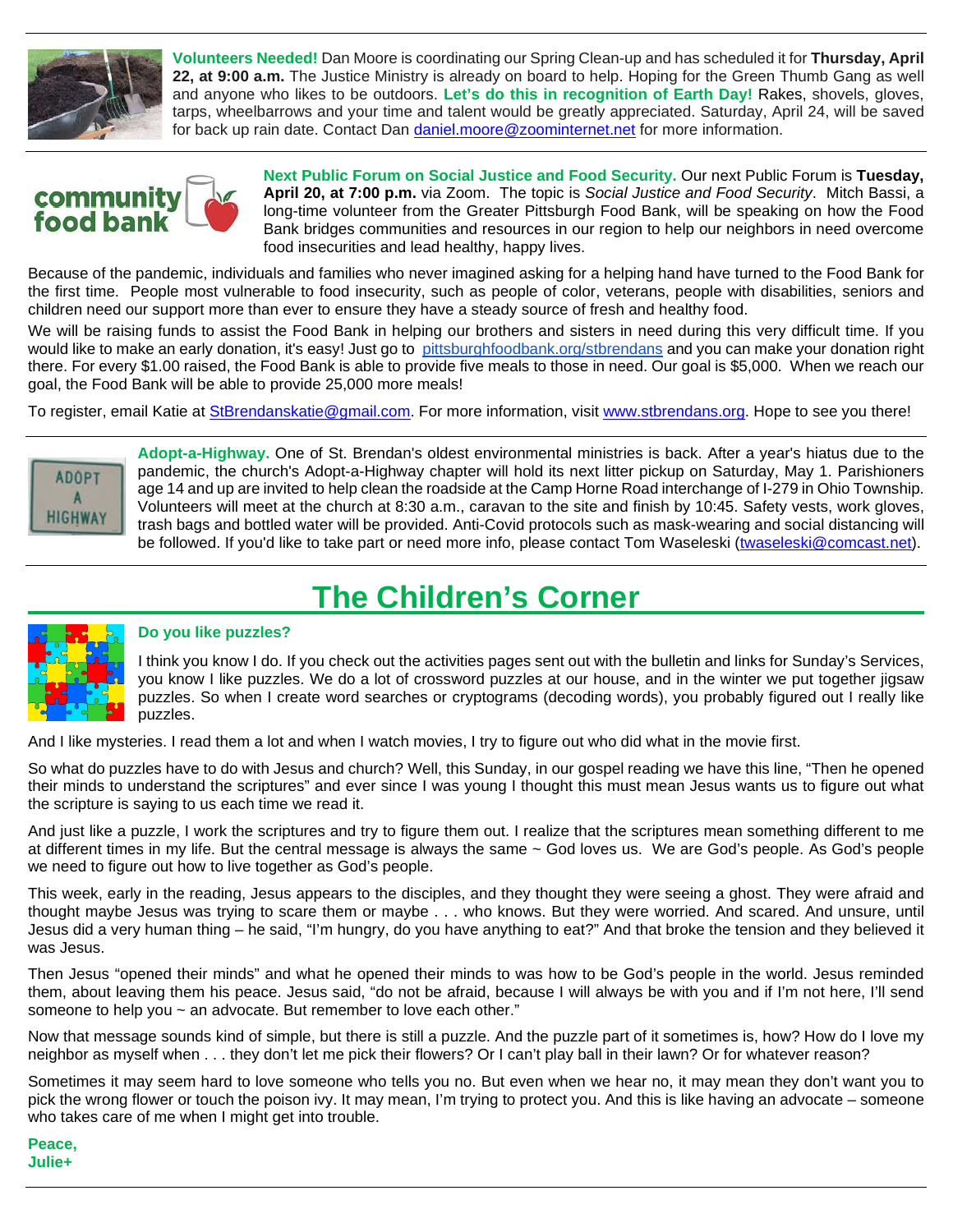

**Vestry Meeting.** On Monday, April 12, the Vestry held its regular monthly meeting—an exceptionally long and busy one. The following were among the many topics we discussed:

(1) selecting potential members of the committee that will lead the parish through the discernment process that lies ahead;



(2) learning more about plans to host Eddie Wise, a pastoral counseling student, as an intern this summer; (3) discussing the early steps in reopening the church to in-person worship and possible paths forward;

(4) approving plans for the creation of a 3- to 5-minute video about the parish to be shared with candidates in the ongoing search for a new Bishop of Pittsburgh;

(5) discussing a request from the C.A.R.E.S. organization to rent office space during the week; and

(6) brainstorming fundraising ideas as the range of potential projects grows post-pandemic. It was also agreed that Lauren Ramakrishna will take over as the Vestry member with oversight responsibility for Communication. (As always, the full Vestry Minutes are available for those who would like a more detailed account.)



**St. Brendan's Scholarships.** The parish invites young church members who will be enrolled in college, technical school or other post-secondary education in fall 2021 to apply for a St. Brendan's Scholarship. Grants are awarded on the basis of a person's years of participation and attendance in St. Brendan's services and activities.

Guidelines and applications, which must be received by the church no later than Saturday, May 1, are available by contacting the office. Launched in 1996 by a parishioner, the late Dorsey Dodroe, the scholarship fund has awarded 76 grants to 29 students. The program is sustained by the generosity of St. Brendan's members, and donations may be made to the fund at any time.



**Altar Flowers.** We have many empty dates on our Altar Flower Calendar. Check with Katie for an open Sunday if you would like to contribute flowers for our altar. Flowers ordered from our florist cost \$40.00 each week and with that an announcement is put in the bulletin as a way to honor a special day, a memory of someone special, etc.

If you would like to bring arrangements from your garden, just inform Katie so flowers aren't ordered from the florist.

# **Senior Warden's Corner**

**Question:** How is a living through a pandemic like parenting a child?

**Answer:** Neither a pandemic nor an infant comes with a User's Manual.

In the sixteen or so days since we invited the first Brendanites to return to church for in-person worship, I have heard a wide range of opinions about the approach we adopted. No surprise there. Since COVID-19 presents challenges unlike any we have witnessed before, it is natural that people should respond to it differently. It is important that our clergy and the members of the Vestry should hear those divergent views as they figure out the most appropriate path forward.

At its monthly meeting on Monday, the Vestry did agree on two things. First, they agreed that we should gradually increase the number of in-person worshippers that we invite to any one service—setting a cap for now at 25. Second, they asked me to convene a meeting of the fifteen or so individuals who have been closely involved over the course of the past year in planning for re-opening and then implementing the plan. We will hold that meeting as soon as possible, and it may result in some changes to our strategy going forward—in which case, I will of course keep you informed.

In the meanwhile, a couple of requests:

- First, do please keep Katie informed about it and when you would like to attend in person. Some folks have been very generous in hanging back to allow others to take the available spaces. But this leaves us with an inaccurate view of how many people in total are eager to attend. Ironically, as a result, we did not even fill all the slots that were available on the first two Sundays. If you let us know what you would truly like, we will do our best to figure things out from there.
- Second, please feel free to express your views about our policies and procedures directly to me. Complaining to one another or keeping your frustrations bottled up inside will not have any effect on our decision-making. We need to understand what you feel and why, even if there continues to be a wide range of views to be taken into account.

Thanks!

# **Tim Austin**

**CRIES Advocacy. (Christian Response In Emergency Situations).** This week we are supporting the work of Mercy Ships, an organization that provides medical services in ports around the world bringing hope and healing to many.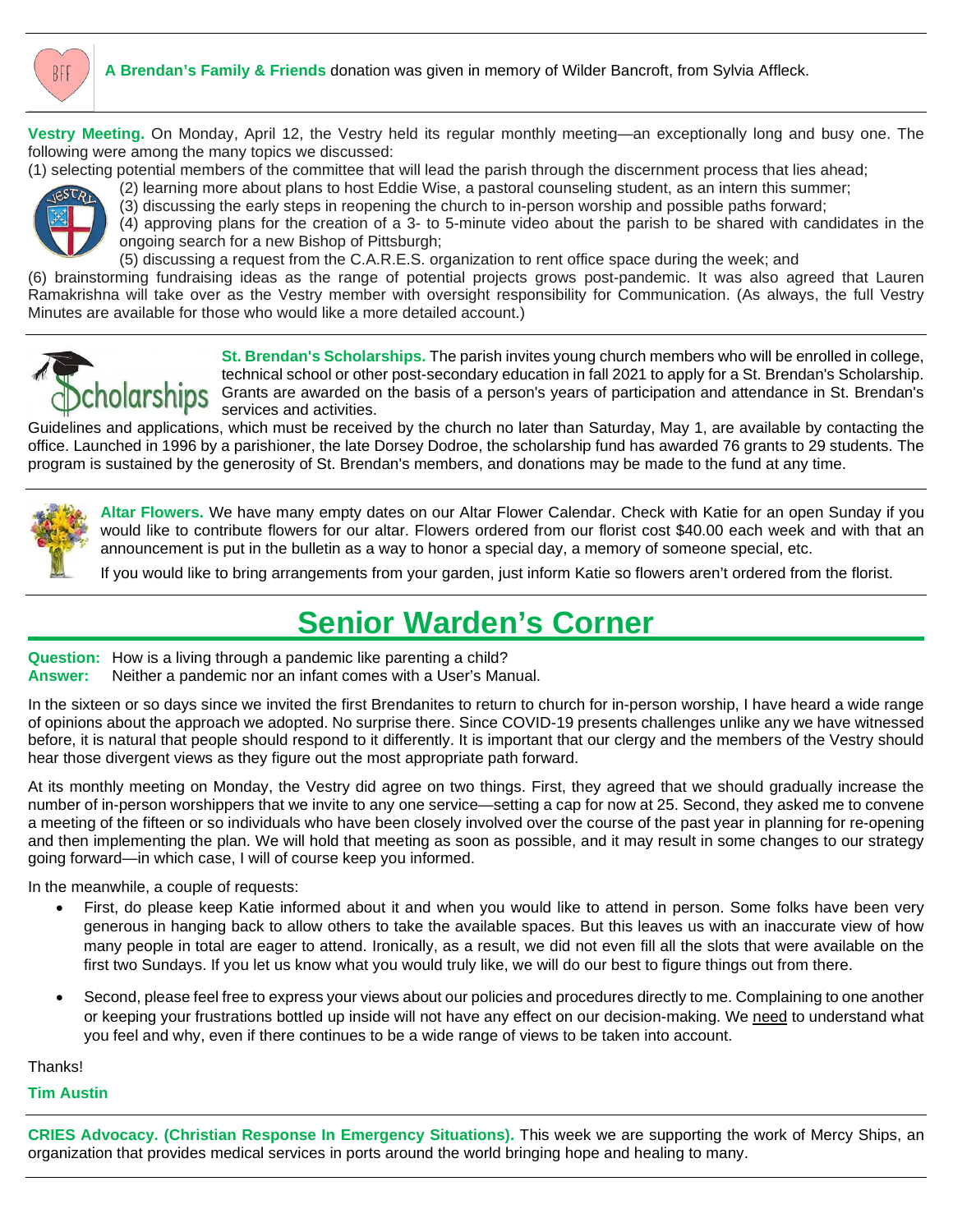#### **Words you may not know …**

*[From time to time, we will use The Little Log to explain key words that you will hear as we move towards selecting a new bishop for our diocese and a new priest-in-charge for our parish. This is the first of those "explainers." We hope they are helpful.]*



**Discernment -** Discernment is a practice of prayerful reflection in which a community of faith comes to appreciate its spiritual gifts and figures out what God is calling it to become. It provides the all-important energy that enables a diocese or a parish to continue to grow its mission in creative and Spirit-centered ways.

Discernment typically involves periods of reflection, the collection and sharing of information, thoughtful discussion and (first, last and throughout) prayer. This may sound very much like the activity that people refer to as "strategic planning" in other contexts. It differs, however, in that we are not seeking to *decide for ourselves* what we hope to do in the future. Rather, we are asking the Holy Spirit to *reveal to us* the future that God has prepared for us and the steps that will allow us to respond to God's call.



Similarly, electing a bishop or calling on a new priest can seem quite like conducting a "job search." And it certainly does involve a position description of sorts, letters of application, long- and shortlists of candidates, and interviews. But here too, the question is not which individual we *prefer or admire*; instead, what we hope is that we can serve as God's agents in finding the woman or man who can best *lead us in carrying forward the work of the Kingdom* in the Pittsburgh area.



**The women's Coffee Hour** this Saturday April 17, will not be meeting because of a Diocesan discernment retreat. We will continue the following week on April 24<sup>th</sup>.



**An upcoming milestone for one of our own:** The announcement here, soon to be published in Grace Happens, marks a significant milestone for St. Brendan's own Darrell Johnson. Darrell's journey of discernment began in the fall of 2017 in conversations with Fr. Regis. In the spring of 2018 Dr. Jno Hunt chaired a Discernment Committee to examine Darrell's calling and make a recommendation to the Vestry. With the Discernment Committee's recommendation and the Vestry's approval, Darrell was nominated to Bishop McConnell as a postulant. In June of 2018 Darrell, now a postulant, began his seminary studies at Stevenson School for Ministry in Harrisburg, PA. Darrell completed his academic studies in

November 2020. On October 31, 2020 Bishop McConnell named Darrell a candidate for ordination, following our Vestry's approval and recommendation. On March 25, 2021 the diocesan Commission on Ministry recommended Darrell's ordination to the Standing Committee. With the Standing Committee's certification, Bishop McConnell confirmed Darrell's ordination and Darrell took the final step in the formation process, becoming an ordinand. The journey from nominee to postulant, from postulant to candidate, and from candidate to ordinand is complex and lengthy. Behind the scenes, a significant number of Brendanites have been involved in Darrell's journey in one way or another. Thanks to all those who have supported Darrell in his journey!

Due to the constraints of St. Paul's pandemic protocols, attendance is limited and by invitation only; however, the service will be available for everyone via Facebook streaming. That link will be communicated as we get closer to the date. Be looking for that in a future Little Log.



**The Spirituality Group at St. Brendan's is growing!** We are looking forward to meditative walks in the woods, labyrinths, retreats (including silent retreats), practices of other religions and, of course, prayer. We will utilize any activity that reminds us that everyone and everything is connected. This group will be based on our church's beliefs, but will focus more on embracing our connection to each other, to nature and to all of God's creatures.

If you have an interest in this Spirituality Group, please contact Donna Aiello[, donna.aiello@forecastdirect](mailto:donna.aiello@forecastdirect) 412-759-1521 or Cameron Grosh, [grosh.cameron@gmail.com](mailto:grosh.cameron@gmail.com) / 717-404-0108. Thank you!

**VOTING BY MAIL 2021!** Last November, 2.6 MILLION Pennsylvanians cast their ballots by mail, safely and securely from home.



If you applied to vote by mail last year and signed up for the "permanent" vote-by-mail list, and you want to automatically receive ballots for this year's elections, **you must sign up again for 2021, since this list is only on an annual basis**. You can fill out the application that was mailed to you and return it to your county board of elections, [or complete one online here.](https://default.salsalabs.org/T2a7a6e88-cff0-4fcc-80d3-af15e4fd5023/4302b3a9-61ee-4b4b-9a27-3817954b98e5)

It takes just a few minutes to sign up to get both your mail-in ballots for 2021. Your county will keep you updated as your ballots are processed, printed, mailed to you, and returned. If you didn't register for the "permanent" list last year, but are interested in joining, [you can read more here](https://default.salsalabs.org/Tb02c1659-0823-4c13-9836-c2d5b59f9c26/4302b3a9-61ee-4b4b-9a27-3817954b98e5) and [sign up using the same online form.](https://default.salsalabs.org/Tfaf4e221-04f8-40a5-97ea-b8d86de70e70/4302b3a9-61ee-4b4b-9a27-3817954b98e5)

Voters should request their mail-in ballot **before May 11, 2021** to make sure they have time to receive their secure ballot and return it in time. If you're signing up to vote by mail online, just make sure you're registered to vote beforehand and have either your PA driver's license number or social security number handy.

Please make sure your friends and family are aware of this! Thank you for being a voter.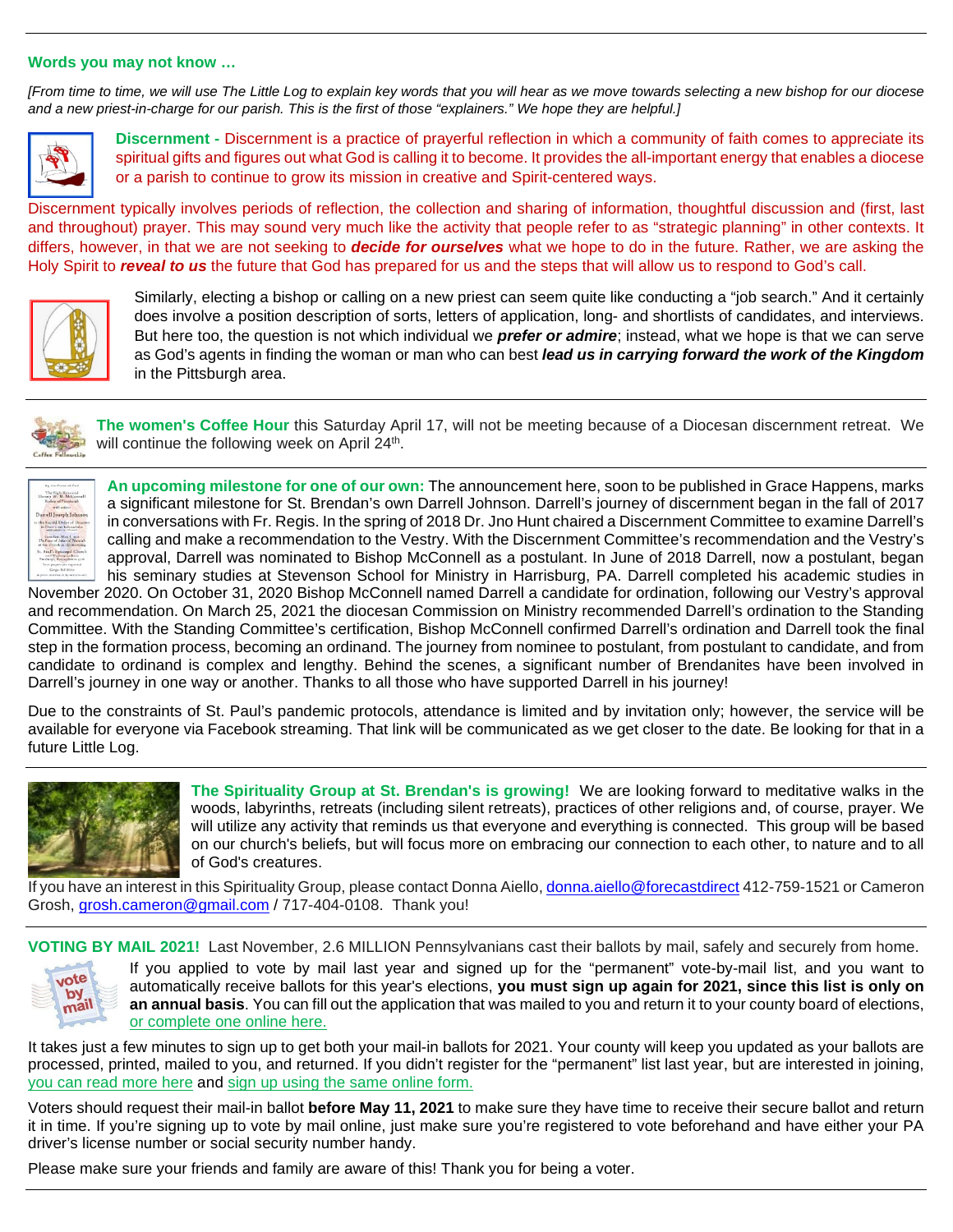BFF

**Need a gift for someone who has everything?** Would you like a way to acknowledge a special family event like a baptism or a birthday? A donation to the Brendan's Family and Friends (BFF) fund is the perfect way to honor that special person or event. BFF funds are earmarked for unbudgeted building needs. Please contact Katie if you're interested. Your donation will be noted in the Little Log if you wish. Thank you for making a difference at St. Brendan's by becoming a BFF donor!



**The Haitian project**. The two school buses have been parked in a local trucking garage where the mechanics have been working on them. They made mechanical upgrades that were needed in the buses. However, the mechanics recommend that school buses should not be driven at highway speed all the way to Miami.

Not to be daunted, our Haitian friend has been working two jobs to save money to buy his own day bed truck. After he buys the truck he will rent a flatbed to transport each bus to Miami. He will use the day cab truck to start his own trucking business picking up available transportation routes. He is getting close to the goal of saving enough money to buy the truck. Then he will add the required Penn DOT stickers and he will be ready to go.

Wheelchairs, crutches and walkers are also needed. Donations of toothbrushes, toothpaste, soap, and medical supplies are very appreciated.



**Do you have a special prayer request?** Contact Ruth Horton ruhorton@gmail.com. Pastoral Care Ministry members will include those persons in daily prayers or send out a prayer via text or email to someone if requested. All prayers and requests are kept confidential.



**You can help.** We have tubs outside to the right of the front doors for any food donations. Or, if you wish, checks can be sent to St. Brendan's and we will convert them into grocery gift cards. We have now discovered a new mission. There are halfway houses in lower income areas who share any donations to them with their neighbors, and we will be supporting them with some of our food donations. This gives those residents a sense of meaningful purpose, being the ones to share rather than the ones in need. We will continue distributing food to the North Hills Food Bank and the Community Outreach. **Note:** Please do not leave any expired items.

**Need food?** We can help. If you or someone you know has a food shortage, contact the church and we will be happy to help.

# **Upcoming Events from our Neighbors**



# **Blessing of All Athletes**

On Saturday, April 24, at 1:30 pm, Perry Highway Lutheran Church will be holding an Inaugural Blessing of Athletes at their church located at 11403 Perry Highway in Wexford. Participants are asked to arrive no later than 1:25pm. Athletes of all ages and abilities are welcome --

from around-the-block walkers to more experienced athletes such as 5K runners, marathoners and professionals.

The event will be held outside in the church parking lot. Parking is available at the Nex Tier Bank parking lot beside the church or across the street in the UPMC Medical Center's parking lot.

If possible, participants are asked to bring a donation of a bike helmet. They will then be donated to United Way's Bike Build event held every summer, which puts children in need on bikes.

All participants are required to wear a mask. Call the church office at 724-935-1226 with questions.

# **Dear Friends of St. Brendan's,**

St. Brendan's Episcopal Church would like to thank, and request your prayers for, the following parishioners and friends or family of parishioners. Each is a medical professional or an emergency first responder who is helping people cope with the Coronavirus outbreak. They are using their skills and risking their own well-being by tending to those whose health has been threatened.

We are grateful for their selfless dedication and ask that God watch over them, keep them safe and give them both strength and rest. We hope that you will join the church in thanking and praying for:

Jennifer Julie Mike Patrick

Kimberly Becker **Maddie Bell** Kate Burnett **Frank Casey** Bob Cerra Brenna Conroy **Adele Cotter** James Cotter Laura Dugan Demers Nicholas Demers Andrea Dickerson Franklin Park Police Department Franklin Park Volunteer Fire Department<br>Rebecca Donadee Chris Fleissner Amanda Gagnon Jeff Gagnon Shelley Gagno Rebecca Donadee Chris Fleissner Amanda Gagnon Jeff Gagnon Shelley Gagnon<br>Betsy Gentile Clynne Gloor Ann Hockenberry Beth Lutz Hoffman Eric Hood Lynne Gloor **Ann Hockenberry** Beth Lutz Hoffman Eric Hood John Jacobs and staff Kerri Jensen Dr. Ken Judson Luke O'Neill Kim Pierce<br>Becca Sands Warren Sands Andrew Smith Justin Zeigler Cindy Becca Sands **Marren Sands** Andrew Smith Justin Zeigler Cindy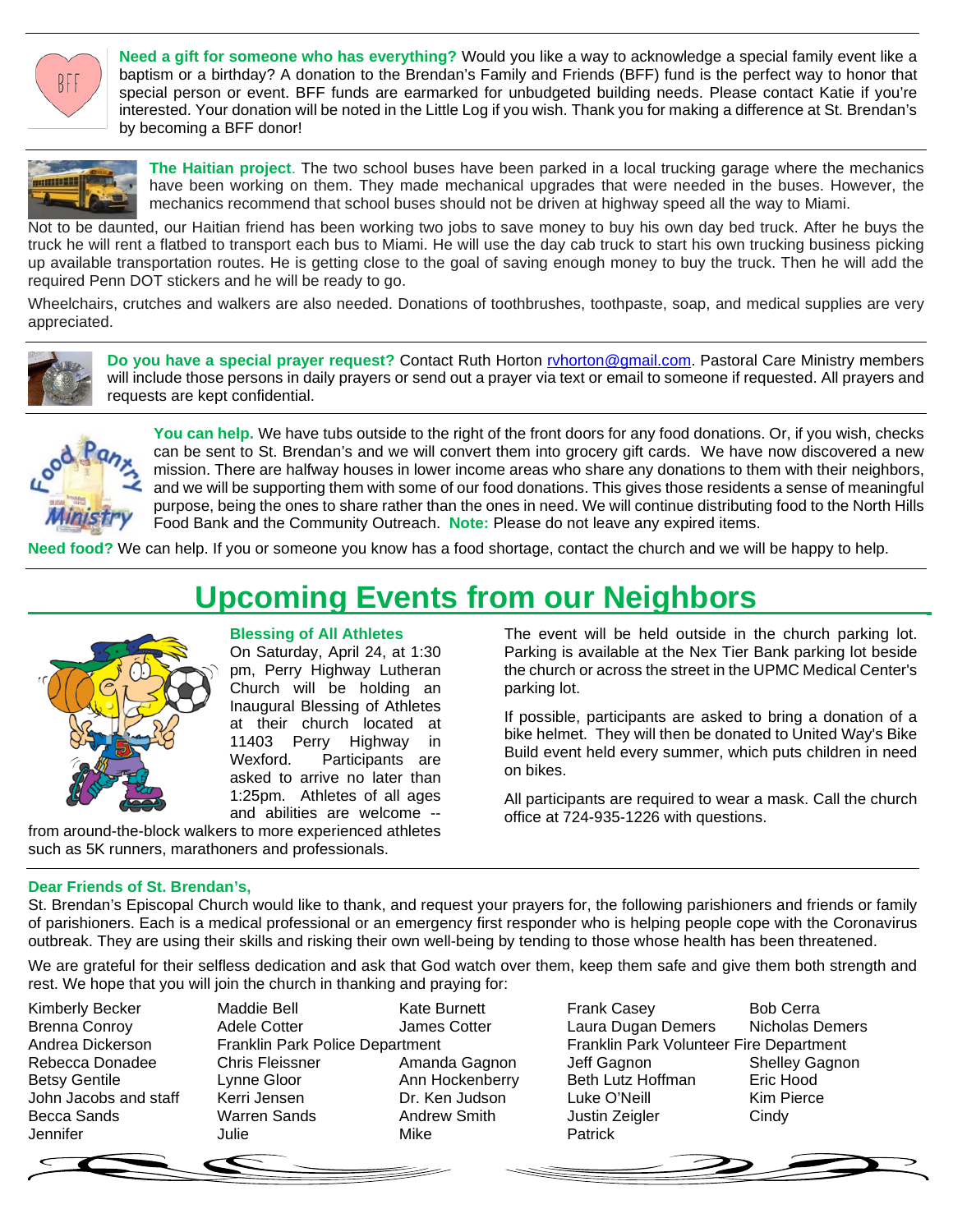**Prayer for our medical personnel and first responders.** Lord, please bless and care for all healthcare workers and first responders. Grant them wisdom, knowledge, skill and compassion so that they may be instruments of Your healing power for those they serve and care for. Give them strength and support. May they be able to do their work in a spirit of love and kindness and mercy. Keep them safe and well as they make personal sacrifices on behalf of Your community. Amen.